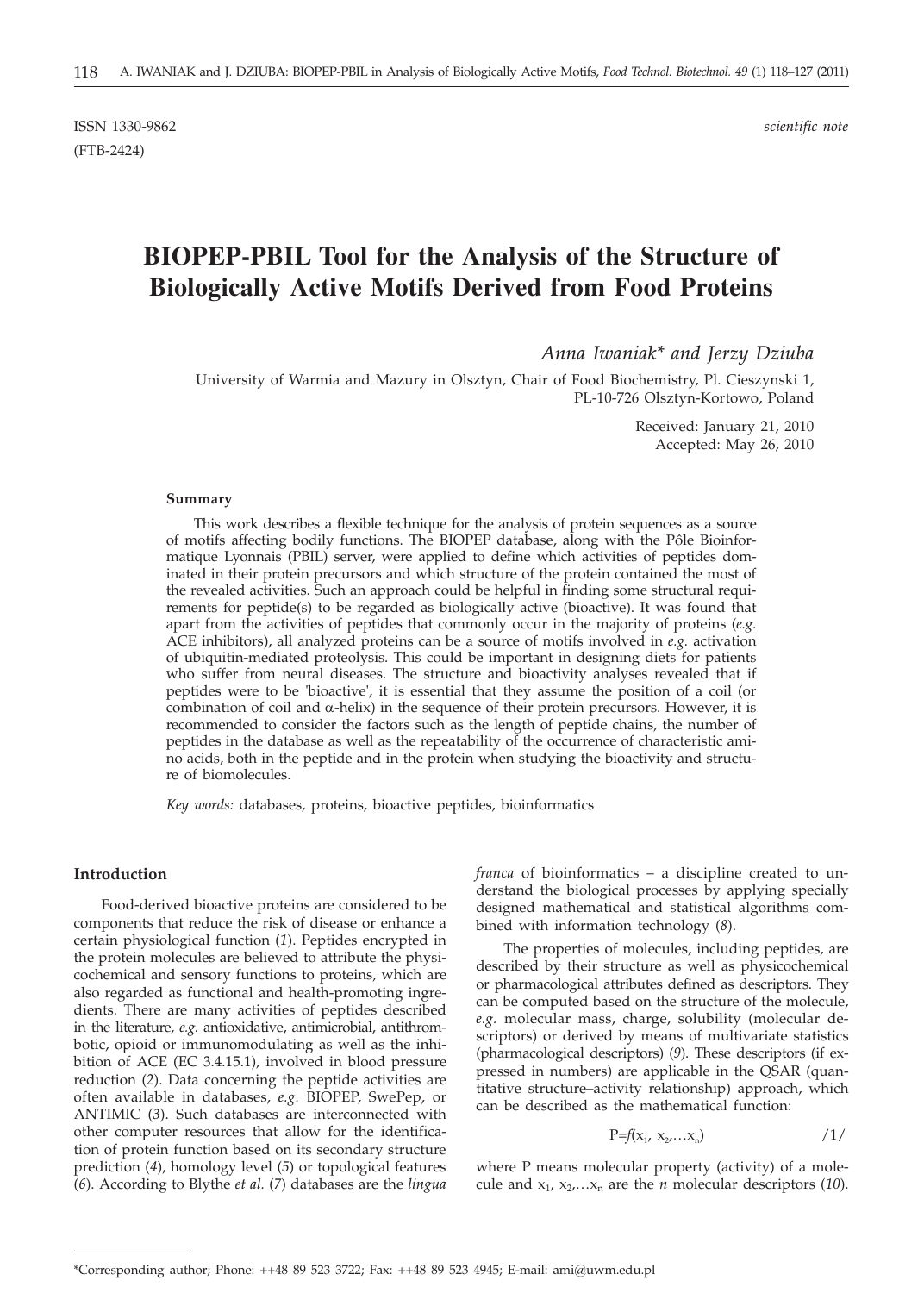The above-mentioned technique has successfully been applied in drug design, bioactivity prediction and biological response of chemical compounds (*11*). In food science, QSAR is used as a method to discover the relationships between the structure and activity of ACE inhibitors and bitter taste peptides when, in both cases, hydrophobicity was the main factor affecting the activity of peptides (*12, 13*).

The protein sequence can also be evaluated as a good/bad precursor of peptides with biological activity (*14*). Such an evaluation can be performed by the application of discriminants developed by Dziuba and Iwaniak (*15*). They are available in the BIOPEP database (*16*). It is well-known that the activity of peptide depends on its amino acid composition and structure (*17*). Due to the fact that the sequences of bioactive peptides can be easily retrieved from any database, this study focuses on the activities of peptides that dominate in the proteins and the structure of the protein that is the most 'friendly' for acquiring the most of the revealed activities. Such an approach could be helpful in finding some structural requirements for peptides, which are regarded as biologically active (bioactive).

## **Materials and Methods**

The detailed procedure of data selection and analysis is shown in Fig. 1. Briefly, twenty sequences of food proteins were taken from the BIOPEP database (bar named 'Proteins') at *www.uwm.edu.pl/biochemia* (*16,18*)*.* These proteins represent food components which are commonly consumed by the population, *i.e.* milk, meat, fish, egg, crops, seeds and leguminous plants. The full names of the analyzed proteins are shown in Fig. 2. To find the bioactivities occurring in the above-mentioned proteins,

discriminant *A* was calculated, which is defined as the occurrence frequency of the fragments with a given activity in a polypeptide chain described by the equation given below:

$$
A = \frac{a}{N}
$$

where *a* is the number of fragments with given activity in the protein chain, and *N* is the number of amino acid residues in the protein molecule (*19*).

The secondary structures of proteins were predicted by the use of GOR1 algorithm available at Pôle Bioinformatique Lyonnais (PBIL) server (*20*). Pôle Bioinformatique Lyonnais provides many tools to analyze protein and peptide sequences. It is helpful to predict *e.g.* the secondary structures of a protein based on its amino acid composition (*21*).

The last stage of the studies (see 'Results' in Fig. 1) was to identify particular sequences of bioactive fragments with their locations in the protein. It was performed by running the function called 'profile of the potential biological activity of proteins', *i.e.* type and location of bioactive fragments in a protein chain (*19*). Based on the match of the peptide(s) to the appropriate secondary structure(s) present in the protein, it was then possible to try to find some structural requirements for motifs to be defined as bioactive.

Although the profiles of potential biological activity were performed for all protein sequences, this paper presents only one of them generated for carp (*Cyprinus carpio*) parvalbumin (Table 1). Both the profile of potential biological activity of a protein and the frequency of occurrence of fragments with a given activity are the equivalent criteria of protein evaluation in the context of being a good or bad source of biopeptides (*19*).



**Fig. 1.** Data analysis procedure combining BIOPEP database and Pôle Bioinformatique Lyonnais server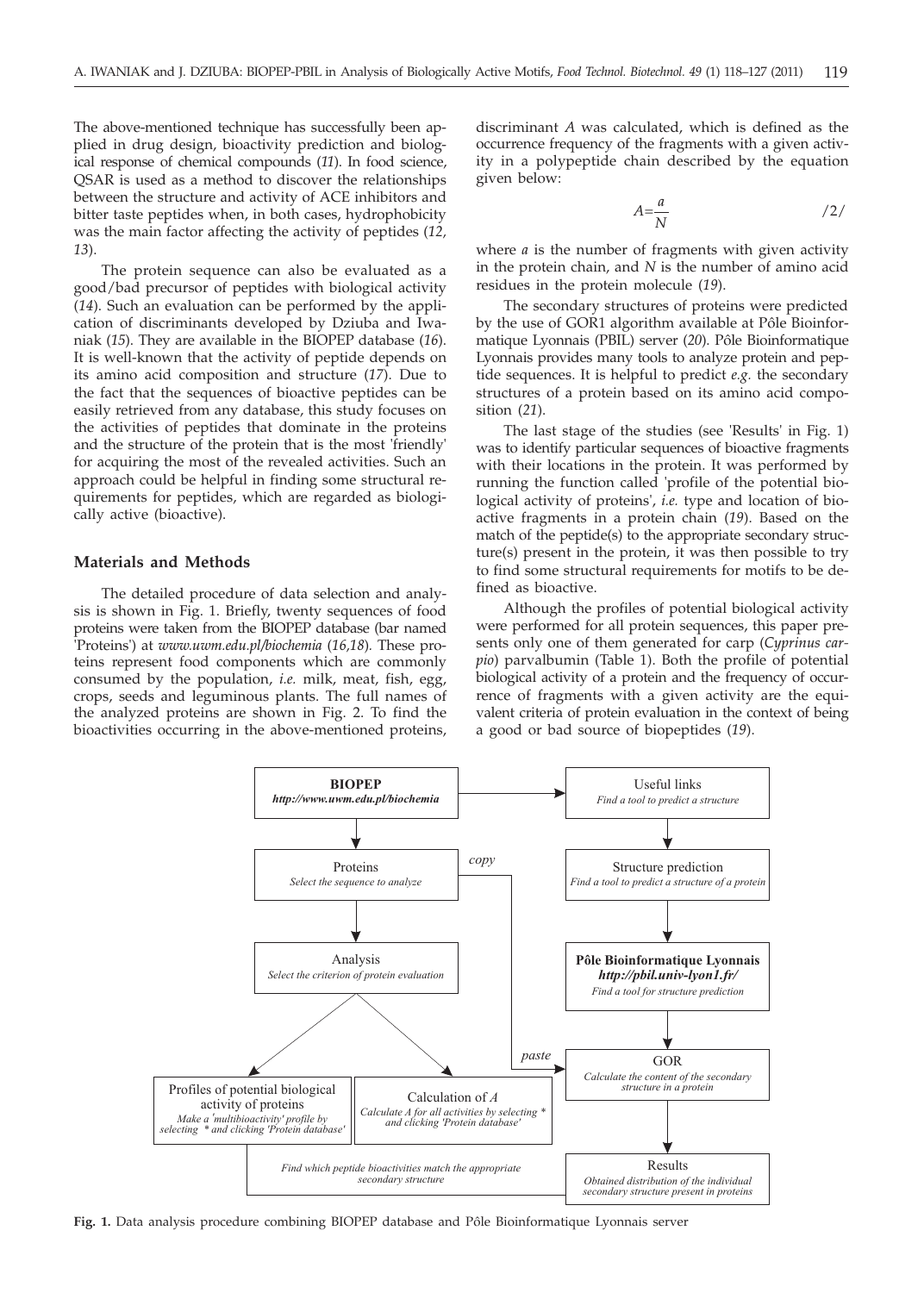

**Fig. 2.** Distribution of the secondary structures in protein chains using the Pôle Bioinformatique Lyonnais server blue –  $\alpha$ -helix, red – extended strand, violet – random coil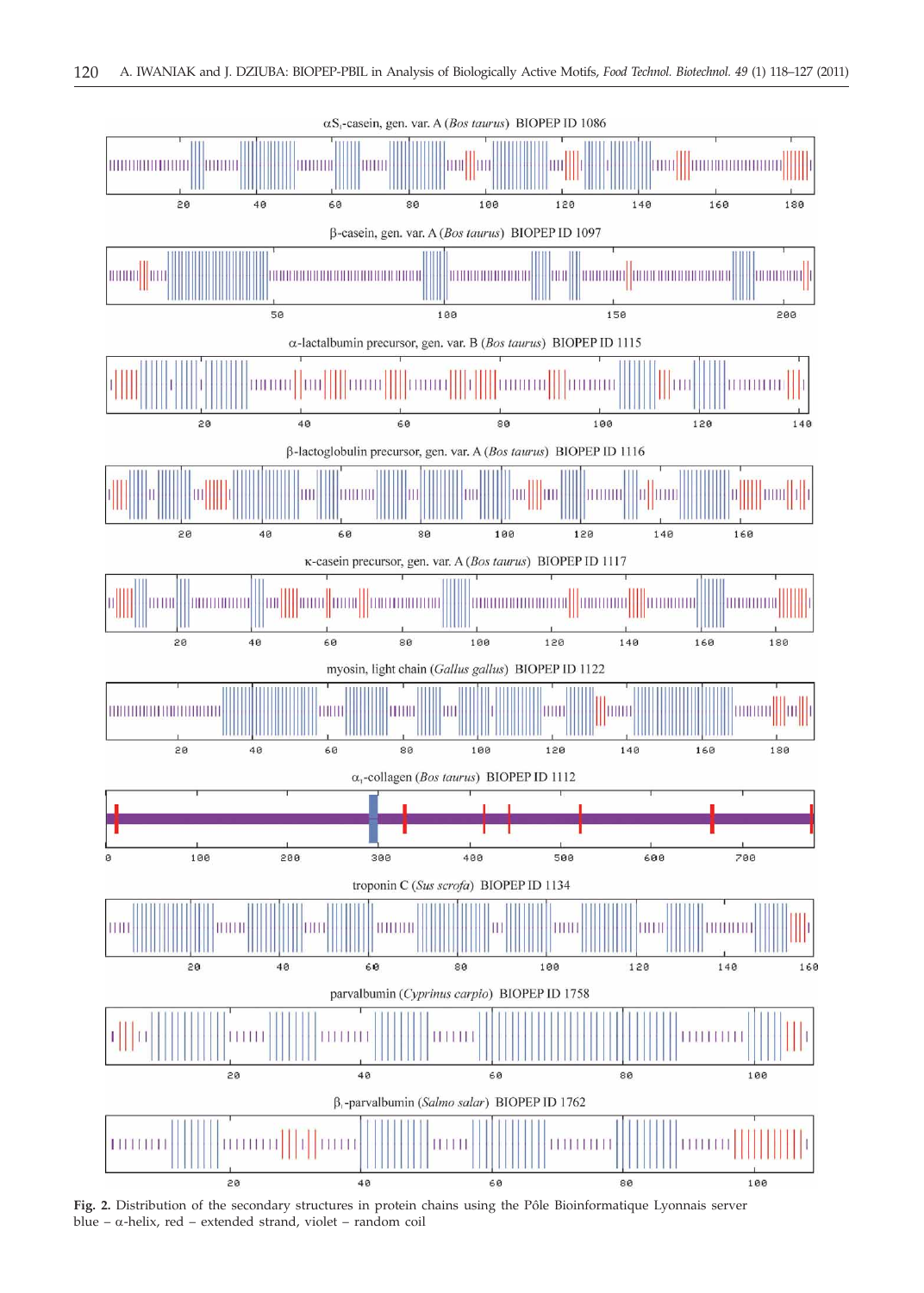

Fig. 2. – continued: blue –  $\alpha$ -helix, red – extended strand, violet – random coil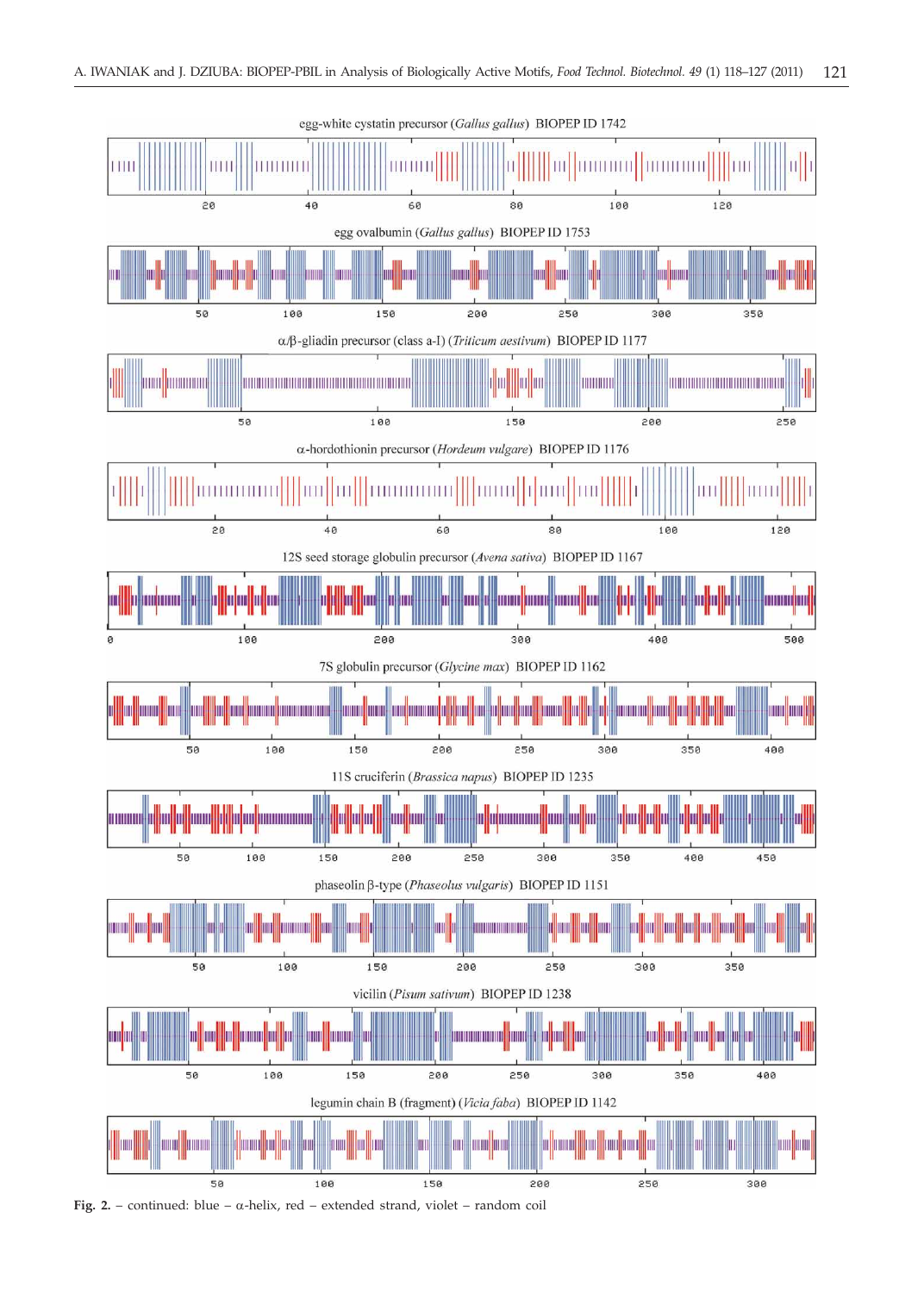| Activity                                     | Sequence and its location in a protein chain                                                                                                                                                                                                                                                                                                                                                                                                                                                                        |  |  |
|----------------------------------------------|---------------------------------------------------------------------------------------------------------------------------------------------------------------------------------------------------------------------------------------------------------------------------------------------------------------------------------------------------------------------------------------------------------------------------------------------------------------------------------------------------------------------|--|--|
| ACE inhibitor                                | LKL [64-66]; LF [66-67]; VK [107-108]; LKA [87-89]; AF [2-3], [47-48], [85-86];<br>RA [76-77]; AA [14-15], [21-22], [104-105]; GF [57-58]; VG [34-35]; IG [98-99];<br>GI [5-6]; GA [74-75]; GL [35-36]; AG [4-5], [73-74], [89-90]; DA [9-10], [80-81];<br>GV [99-100]; GK [96-97]; QG [17-18]; SG [56-57]; GD [90-91], [94-95]; DG [93-94],<br>[95-96]; NF [70-71]; SF [24-25], [29-30]; KL [65-66]; YK [27-28]; AR [75-76];<br>KA [46-47], [84-85], [88-89], [108-109]; IE [59-60]; LQ [16-17], [68-69]; LN [7-8] |  |  |
| Dipeptidyl peptidase-IV inhibitor            | <b>MA</b> [1-2]; <b>KA</b> [46-47], [84-85], [88-89], [108-109]; <b>FA</b> [3-4], [31-32], [48-49], [103-104]                                                                                                                                                                                                                                                                                                                                                                                                       |  |  |
| Bacterial permease ligand                    | $KK[45-46]$                                                                                                                                                                                                                                                                                                                                                                                                                                                                                                         |  |  |
| Regulation of ion flow                       | $DY [26-27]$                                                                                                                                                                                                                                                                                                                                                                                                                                                                                                        |  |  |
| Activation of ubiquitin-mediated proteolysis | <b>RA</b> [76-77]                                                                                                                                                                                                                                                                                                                                                                                                                                                                                                   |  |  |

Table 1. An example of the biological activities revealed in the peptide profile of carp (*Cyprinus carpio*) parvalbumin. Analysis performed by the use of BIOPEP database

## **Results and Discussion**

The values of frequency of the occurrence of fragments with the given activity (*A*) for all analyzed sequences are shown in Table 2. Nineteen biological activities can be distinguished in the protein sequences taken for the analysis. Six of them, *i.e.* antibacterial, coeliac-toxic, chemotactic, contracting smooth muscles, neuropeptide

Table 2. The values of frequency of the occurrence (*A*) of fragments with a given activity in the analyzed food proteins

| Activity                                                | Protein/A value                                                                                                                                                                                                                                                                                                                                                                                                                                                                                                                                                                                         |  |  |  |  |  |
|---------------------------------------------------------|---------------------------------------------------------------------------------------------------------------------------------------------------------------------------------------------------------------------------------------------------------------------------------------------------------------------------------------------------------------------------------------------------------------------------------------------------------------------------------------------------------------------------------------------------------------------------------------------------------|--|--|--|--|--|
| ACE inhibitor<br>(antihypertensive)                     | $\alpha$ S <sub>1</sub> -casein/0.462; $\beta$ -casein/0.545; $\alpha$ -lactalbumin/0.317; $\beta$ -lactoglobulin/0.421; $\kappa$ -casein/0.363; myosin/0.395;<br>$\alpha_1$ -collagen/0.874; troponin C/0.375; carp parvalbumin/0.404; salmon $\beta_1$ -parvalbumin/0.376; egg-white<br>cystatin/0.302; egg ovalbumin/0.340; $\alpha$ / $\beta$ -gliadin precursor/0.29; $\alpha$ -hordothionin precursor/0.315; 12S seed<br>storage globulin precursor/0.315; 7S globulin precursor/0.315; 11S cruciferin/0.356; phaseolin, β-type/0.312;<br>vicilin/ $0.310$ ; legumin B chain/ $0.331$<br>total=20 |  |  |  |  |  |
| Activation of<br>ubiquitin-mediated<br>proteolysis      | $\alpha$ S <sub>1</sub> -casein/0.005; $\alpha$ -lactalbumin/0.007; $\beta$ -lactoglobulin/0.022; $\kappa$ -casein/0.005; myosin/0.011; $\alpha_1$ -collagen/0.874;<br>troponin C/0.019; carp parvalbumin/0.009; egg-white cystatin/0.022; egg ovalbumin/0.008; $\alpha$ / $\beta$ -gliadin<br>precursor/0.012; $\alpha$ -hordothionin precursor/0.016; 12S seed storage globulin precursor/0.315; 7S globulin<br>precursor/0.012; 11S cruciferin/0.014; phaseolin, $\beta$ -type/0.010; vicilin/0.009; legumin B chain/0.018<br>total=18                                                               |  |  |  |  |  |
| Antiamnestic                                            | $\alpha$ S <sub>1</sub> -casein/0.005; $\beta$ -casein/0.043; $\alpha$ <sub>1</sub> -collagen/0.267; egg ovalbumin/0.003; $\alpha$ / $\beta$ -gliadin precursor/0.004;<br>12S seed storage globulin precursor/0.006; 7S globulin precursor/0.006; 11S cruciferin/0.006; phaseolin,<br>$\beta$ -type/0.002; vicilin/0.070; legumin B chain/0.003<br>total=11                                                                                                                                                                                                                                             |  |  |  |  |  |
| Antioxidative                                           | $\alpha S_1$ -casein/0.005; $\beta$ -casein/0.014; $\alpha$ -lactalbumin/0.007; $\kappa$ -casein/0.032; salmon $\beta_1$ -parvalbumin/0.009; egg<br>ovalbumin/0.008; $\alpha/\beta$ -gliadin precursor/0.008; 12S seed storage globulin precursor/0.006; 7S globulin<br>precursor/ $0.006$ ; phaseolin, $\beta$ -type/ $0.005$ ; vicilin/ $0.002$<br>total=11                                                                                                                                                                                                                                           |  |  |  |  |  |
| Antithrombotic                                          | $\beta$ -casein/0.029; k-casein/0.021; $\alpha_1$ -collagen/0.298; egg ovalbumin/0.003; 12S seed storage globulin<br>precursor/0.006; 7S globulin precursor/0.006; 11S cruciferin/0.006; phaseolin, $\beta$ -type/0.002; vicilin/0.007;<br>legumin $B$ chain/0.331<br>total=10                                                                                                                                                                                                                                                                                                                          |  |  |  |  |  |
| Bacterial permease<br>ligand                            | $\alpha$ S <sub>1</sub> -casein/0.005; $\beta$ -casein/0.005; $\alpha$ -lactalbumin/0.007; $\beta$ -lactoglobulin/0.012; $\kappa$ -casein/0.005; myosin/0.016;<br>carp parvalbumin/0.009; salmon $\beta_1$ -parvalbumin/0.009; 12S seed storage globulin precursor/0.002;<br>vicilin/0.002<br>$total = 10$                                                                                                                                                                                                                                                                                              |  |  |  |  |  |
| Immunomodu-<br>lating                                   | $\alpha$ S <sub>1</sub> -casein/0.005; $\beta$ -casein/0.014; $\alpha$ -lactalbumin/0.021; $\kappa$ -casein/0.010; $\alpha$ <sub>1</sub> -collagen/0.001; phaseolin,<br>$\beta$ -type/0.312<br>$total=6$                                                                                                                                                                                                                                                                                                                                                                                                |  |  |  |  |  |
| Inhibition of<br>dipeptidyl<br>peptidase-IV             | $\alpha S_1$ -casein/0.069; $\beta$ -casein/0.148; $\alpha$ -lactalbumin/0.042; $\beta$ -lactoglobulin/0.090; $\kappa$ -casein/0.089; myosin/0.112;<br>$\alpha_1$ -collagen/0.268; troponin C/0.025; carp parvalbumin/0.083; salmon $\beta_1$ -parvalbumin/0.073; egg-white<br>cystatin/0.094; egg ovalbumin/0.049; $\alpha$ / $\beta$ -gliadin precursor/0.072; $\alpha$ -hordothionin precursor/0.024; 12S seed<br>storage globulin precursor/0.075; 7S globulin precursor/0.075; 11S cruciferin/0.086; phaseolin, $\beta$ -type/0.050;<br>vicilin/0.062; legumin B chain/0.061<br>$total = 20$       |  |  |  |  |  |
| Opioid                                                  | $\alpha$ S <sub>1</sub> -casein/0.027; $\beta$ -casein/0.009; $\alpha$ -lactalbumin/0.021; $\beta$ -lactoglobulin/0.006; $\kappa$ -casein/0.016; $\alpha$ <sub>1</sub> -colla-<br>gen/0.001; troponin C/0.006; egg ovalbumin/0.010; $\alpha$ / $\beta$ -gliadin precursor/0.012; $\alpha$ -hordothionin<br>precursor/0.008; 11S cruciferin/0.002; phaseolin, $\beta$ -type/0.007; vicilin/0.005; legumin B chain/0.009<br>$total = 14$                                                                                                                                                                  |  |  |  |  |  |
| Regulation of a<br>stomach mucosal<br>membrane activity | $\beta$ -casein/0.029; $\alpha_1$ -collagen/0.267; 12S seed storage globulin precursor/0.006; 7S globulin precursor/0.006;<br>11S cruciferin/0.008; phaseolin, $\beta$ -type/0.002; vicilin/0.007; legumin B chain/0.003<br>$total = 8$                                                                                                                                                                                                                                                                                                                                                                 |  |  |  |  |  |
| Regulation of ion<br>flow                               | $\beta$ -lactoglobulin/0.006; carp parvalbumin/0.009; $\alpha$ -hordothionin precursor/0.008; phaseolin, $\beta$ -type/0.002;<br>vicilin/ $0.002$<br>$total = 5$                                                                                                                                                                                                                                                                                                                                                                                                                                        |  |  |  |  |  |
|                                                         | Other activities*: antibacterial (1), coeliac-toxic (1), chemotactic (1), contracting smooth muscles (1), neuropeptide (1), stimulating                                                                                                                                                                                                                                                                                                                                                                                                                                                                 |  |  |  |  |  |

g-interferon production (1), embryotoxic (2), regulating phosphoinositole mechanism (3)

\*Other activities revealed in some of the analyzed proteins. The numbers in parentheses indicate the total number of the protein sequences in which the given activity was found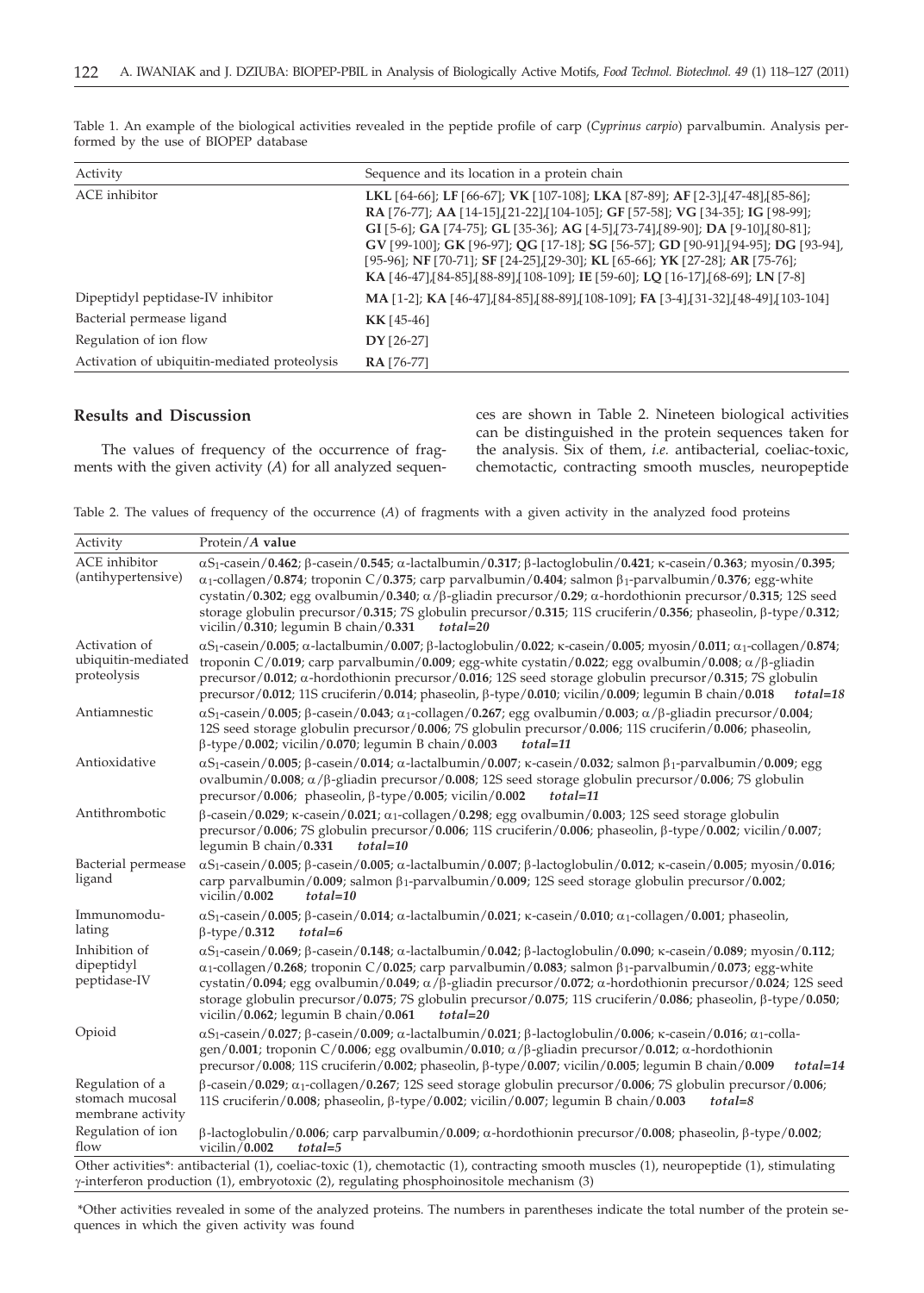and stimulating y-interferon production occurred only in  $\alpha$ -lactalbumin,  $\alpha/\beta$ -gliadin precursor (coeliac-toxic and stimulating y-interferon production),  $\alpha_1$ -collagen,  $\kappa$ -casein and b-lactoglobulin, respectively. The relatively low values of *A* calculated for these activities reflect their small number of fragments (maximum 3) that occur in the proteins, which it is an obstacle when discussing the structural character of the motif in the context of its bioactivity. The highest value of *A* (0.244) among the above- -mentioned activities was obtained for coeliac-toxic activity in the  $\alpha/\beta$ -gliadin precursor. Some grain proteins, including wheat, possess motifs that initiate pathophysiological processes, which are a factor affecting intestinal epithelial damage. Wheat gliadins contain fragments released during the protein digestion and lead to coeliac disease. These fragments have characteristic amino acids such as proline, tyrosine and glutamine, responsible for coeliac disease and they are primarily located in the N-terminal domain of the gliadin chain (*22*).

All twenty analyzed protein sequences showed the presence of ACE and dipeptidyl peptidase-IV (DPP-IV) inhibitors. Motifs with the ACE inhibitory activity are the best represented group among the sequences of food proteins (*23*). BIOPEP analysis revealed that the best precursor of ACE inhibitors can be bovine collagen with the *A* value of 0.874. It is due to the length of the chain and the higher probability of the occurrence of bioactive motif. ACE peptide inhibitors were identified in many food raw materials and products such as fish, milk proteins and cereals (*24*). Milk proteins derived from different species are a rich source of ACE inhibitors (*25,26*). Iwaniak and Dziuba (*2*) compared the profiles of potential ACE inhibitory activity of milk proteins and revealed the presence of many fragments with such an activity (*e.g.* from 45 in case of bovine  $\alpha$ -lactalbumin to 121 in genetic variant B of  $\beta$ -casein). The impact of the structure of ACE inhibitors on their activity depends on the C-terminal amino acid residue. The presence of tyrosine (Tyr), phenylalanine (Phe), tryptophan (Trp) and proline (Pro) at the C-terminus of a peptide contributes to its higher activity. Tryptophan exerts the strongest influence on the ACE inhibitory activity of peptides. The conformation of the peptide is also an important factor affecting the efficiency of the interactions of ACE inhibitors (*25*).

Dipeptidyl peptidase-IV (DPP-IV) inhibitors were revealed in all analyzed proteins. DPP-IV (EC 3.4.14.5) is an enzyme belonging to the serine proteases (*27*) and is responsible for the breakdown of glucagon-like peptide (GLP-1) and gastric inhibitory polypeptide (GIP). Inhibition of DPP-IV prolongs the *in vivo* half-life of GLP-1 and GIP, leads to the enhancement of insulin secretion and improves glucose tolerance, which makes DPP-IV inhibitors valuable in treating type 2 diabetes (*27,28*). Food containing proteins with DPP-IV inhibitors could represent a good diet for patients suffering from diabetes. The best sources of peptides with this activity were  $\beta$ -casein,  $\alpha_1$ -collagen and myosin (A values were: 0.148, 0.268 and 0.112, respectively).

All twenty sequences taken for analysis that showed the presence of fragments with the above-mentioned activities, *i.e.* inhibitors of ACE as well as DPP-IV, can be found in BIOPEP. Generally, peptides in the BIOPEP database described as 'inhibitors' are the most numerous (671 in total). Currently, the number of ACE inhibitors (peptides involved in blood pressure reduction) is 530 and DPP-IV inhibitors is 11. The remaining 130 peptides listed in the database concern other kinds of inhibitors which were not found in the sequences of proteins taken for analysis.

Although the BIOPEP database contains only eleven motifs acting as dipeptidyl peptidase-IV inhibitors (compared to the number of ACE inhibitors), they occurred in all the analyzed proteins because of the structural similarities between them and ACE inhibitors. The similarity relied on the occurrence of proline residues in the sequences of ACE and DPP-IV inhibitors. As described above, proline is one of the crucial amino acid residues involved in ACE inhibitory activity (*25*) and also it seems important in DPP-IV inhibitory activity. Most DPP-IV inhibitors are called proline-like compounds (*27*).

The *in silico* studies showed that all food-derived protein sequences can be a potential source of peptides responsible for the ubiquitin-mediated proteolysis (see Table 2). Proteins are mainly a source of amino acids, which are essential for cell maintenance and growth of human body (*29*). Due to the ageing processes or other factors affecting their proper functioning, these proteins can cause serious damage. A small molecule peptide called ubiquitin recognizes such proteins and controls the process of their degradation (*30*). Ubiquitin is a 76-residue polypeptide which exists in all eukaryotic cells. The characteristic motif of this protein is seven lysine residues at the C-terminus. The C-terminal glycine of ubiquitin is activated by ATP to a high-energy intermediate during a reaction catalyzed by a ubiquitin-activating enzyme (*31*). Research on ubiquitin-mediated proteolysis can lead to a better understanding of the pathogenesis of neural diseases such as Alzheimer's or Parkinson's (*32*) as well as elucidation of the mechanism of regulation and degradation of specific proteins defined as oncoproteins (*31*).

Twelve proteins possessed motifs with anti-amnestic activity. Peptides with this activity are prolyl endopeptidase (PEP) inhibitors (*33*). They are involved in learning and memory abilities and are found in food proteins, *e.g.* corn and rice. A typical motif for inhibitors of prolyl endopeptidases is repetitive proline residue (*34*). The highest value of frequency of the occurrence of anti- -amnestic fragments was obtained for bovine collagen (*A*=0.267). This protein is built up from 779 residues, with many prolines that match the sequences of PEP inhibitors (anti-amnestic peptides).

The frequency of the occurrence of fragments with antioxidative activity was obtained for 11 protein sequences. The values of this parameter were relatively low (the highest value of  $A=0.014$  was for  $\beta$ -casein). The main components of the antioxidative peptides derived from different proteins are mainly the amino acids known for their antioxidative properties, such as histidine or tyrosine. Similar properties can also be assigned to methionine, lysine and tryptophan. The activity of these peptides affects their primary structure as well as configuration (*34*). The presence of hydrophobic residues fosters the interaction of peptides with linoleic acid and the num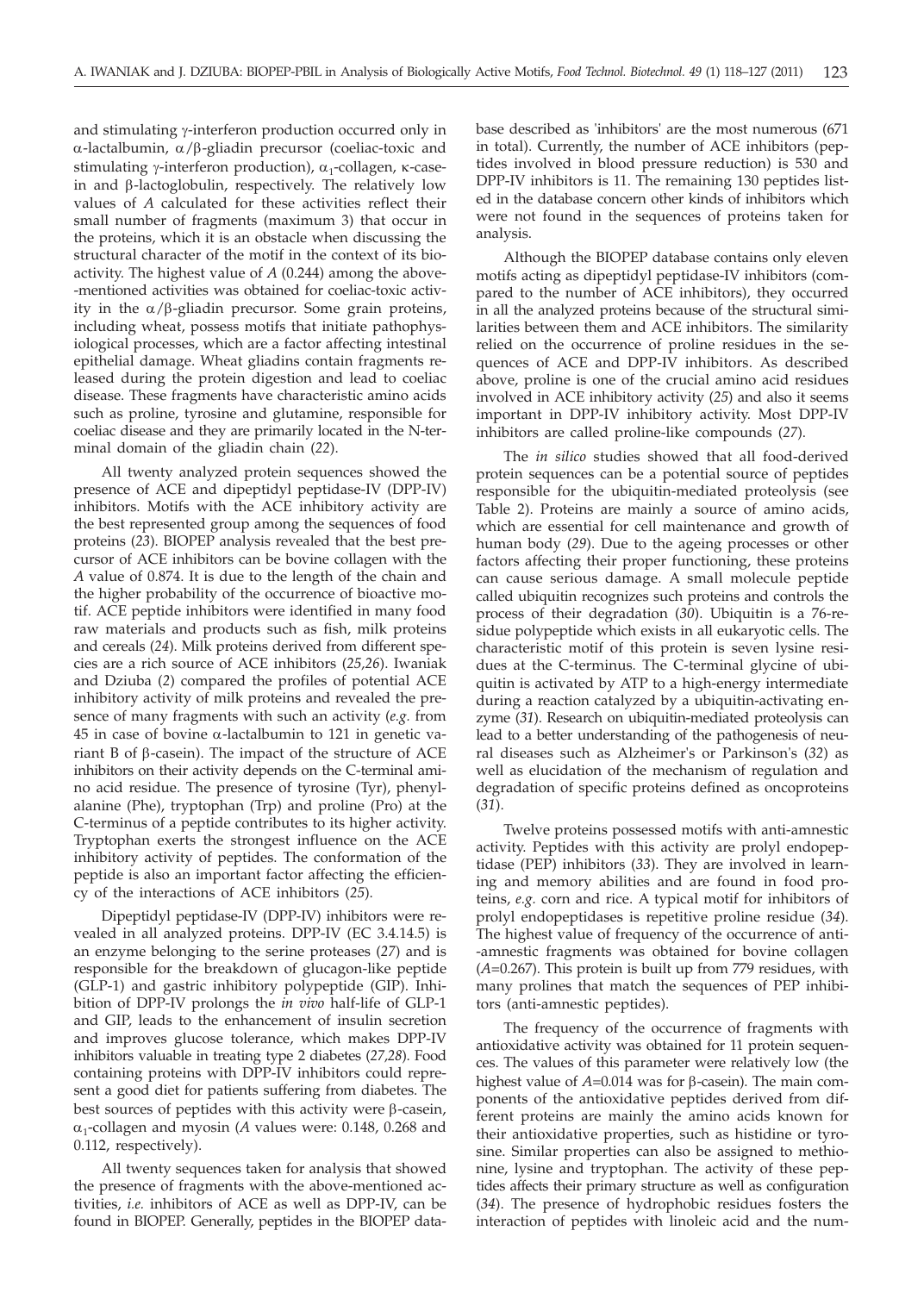ber of prolines (the more, the better) contributes to an increase in the antioxidant activity of the peptide (*34*).

Bovine collagen was the best source of peptides with antithrombotic activity (*A*=0.298) amongst the 10 protein sequences, which also contained fragments with the above- -mentioned activity. The effect of peptides derived from porcine skin collagen on fibrin polymerization and platelet aggregation was studied by Nonaka *et al.* (*35,36*). They found that peptides with the G-protein regulatory (GPR) motif, including their analogues such as GPRG, GPRGP, GPRPP and GPRPPP, suppressed the platelet aggregation in humans. The occurrence of proline and glycine is typical for fragments with an anticoagulant effect. These amino acid residues are present in the C-terminal sequence of fibrin  $\alpha$ -chain and are responsible for its polymerization. One of the milk proteins – casein – is also known as a good source of anticoagulant fragments. In this study,  $\beta$ - and  $\kappa$ -casein had relatively high values for the frequency of the occurrence of antithrombotic fragments (*A*=0.029 and *A*=0.021, respectively). The presence of motifs with antithrombotic activity results from the fact that  $\kappa$ -casein and  $\gamma$ -fibrin evolved from a common ancestor. This is confirmed by the similarities in the mechanisms of chymosin-induced milk and thrombin-induced blood coagulation (*37*).

Twelve proteins (of all twenty studied) showed the presence of peptides which are ligands of bacterial permeases. Oligopeptide permeases are responsible for the uptake of peptides in some species of bacteria and archaea. These permeases are involved in many processes such as: cell wall synthesis, adhesion to host cells and proteins, gene regulation of intercellular signalling, competence development and sporulation. One of the components of oligopeptide permease is periplasmic peptide-binding component (OppA). OppAs can bind oligopeptides of different sizes: from three (*e.g. Salmonella typhimurium* OppA orthologues) to eighteen (*e.g. Lactococcus lactis* OppA paralogues). The binding activity of OppAs of bacterial species may affect cell envelope permeability restrictions and the nutritional strategy required for survival in a specific environment (*38*).

The majority of proteins (fourteen out of twenty) shown in Table 2 were relatively rich in opioid fragments. According to Meisel and FitzGerald (*39*), many opioid peptides are very potent – even insignificant amounts of released peptides exert a physiological effect. Opioid peptides are rich in tyrosine. Tyr is the characteristic residue for endogenous opiates such as enkephalin, dynorphin and endorphin. They all possess a YGGF motif located in the N-terminal part of the chain (*35*). The presence of Tyr and Phe at the third or fourth position fits to the binding sites of opioid receptors. Removal of tyrosine is the cause of the lack of bioactivity (*39*). The presence of proline at the second position favours opioid activity due to the maintenance of the proper orientation of the Pro- and Tyr-side chains (*39*).

Some peptides possess several bioactivities. For example, glycylproline peptides (peptides assigned to the glyproline family) are responsible for antithrombotic effects and the protection of gastric mucosa against various ulcerogenic factors as well as having some anorectic actions (38). Eight proteins, *i.e.*  $\beta$ -casein;  $\alpha_1$ -collagen; 12S

seed storage globulin precursor; 7S globulin precursor; 11S cruciferin; phaseolin,  $\beta$ -type; vicilin and legumin B chain showed the presence of motifs with an activity defined as the regulation of stomach mucosa membrane. The above-mentioned proteins appear to be a source of antithrombotic peptides (see Table 2). According to Samonina *et al.* (*40*), glyprolines can be formed from the precursors like collagen and elastin. Peptides with regulatory activities are usually liberated from specialized precursors, but there is data concerning their formation from various unspecific precursors (*40*). The bioactivity of peptides derived from specific precursors are active in very low concentrations (the highest floor), and those derived from non-specific sources have moderate bioactivity (the lowest floor). Such division of regulatory peptides was described as the 'multi-floor peptide regulatory system' by Karelin *et al.* (*41*).

Some of the analyzed proteins showed that they could be a potential source of peptides with immunomodulating effect and for regulation of ion flow. Peptides with immunomodulating activity occurred in milk proteins as well as in  $\alpha$ -collagen and  $\beta$ -phaseolin. The values of frequency of the occurrence of fragments with immunomodulating activity for milk proteins were relatively low (from 0.005 to 0.021). The best source of these fragments was phaseolin (*A*=0.312). Peptides regulating ion flows were observed only in six proteins and the *A* values for this activity were low. The explanation is that BIOPEP contains only two peptides with this activity. Based on such limited information concerning the peptides that regulate ion flow, it is hard to discuss the structural requirements of their bioactivity.

Fig. 2 shows the distribution of the individual secondary structures performed for the BIOPEP-generated protein sequences by means of the PBIL server (*12*). The secondary structures of proteins were predicted by the GOR (Garnier-Osguthorpe-Robson) method (*42*). The GOR algorithm combines both information theory and Bayesian statistics for predicting the secondary structure of a molecule (*43*)*.*

As mentioned above, all analyzed proteins revealed the presence of the inhibitors of angiotensin-converting enzyme (ACE) and dipeptidyl peptidase-IV (DPP-IV). Great majority of these peptides matched the random coiled part of the protein chains. Based on the profiles of potential biological activity of proteins (see Materials and Methods), in the case of the porcine troponin C, most of the ACE inhibitors were situated in the  $\alpha$ -helical structure of the protein (over 30 fragments), and a coil was revealed in fourteen peptides matching this structure. In the case of the structure of DPP-IV inhibitors – their structure was more diversified. In nine out of twenty proteins, peptides had a random coil structure  $(\beta$ - and  $\kappa$ -caseins, collagen, globulins 12S and 7S from oat and soybean, rapeseed cruciferin, kidney bean phaseolin, garden pea vicilin and fava bean legumin). A combination of helices and coils appeared in peptides present in  $\alpha$ -lactalbumin, β-lactoglobulin, chicken myosin, porcine troponin, carp and salmon parvalbumins, egg cystatin and ovalbumin, and  $\alpha/\beta$ -wheat gliadin. DPP-IV inhibitors found in  $\alpha$ -casein and barley hordothionin were a combination of coils, extended strands and  $\alpha$ -helices.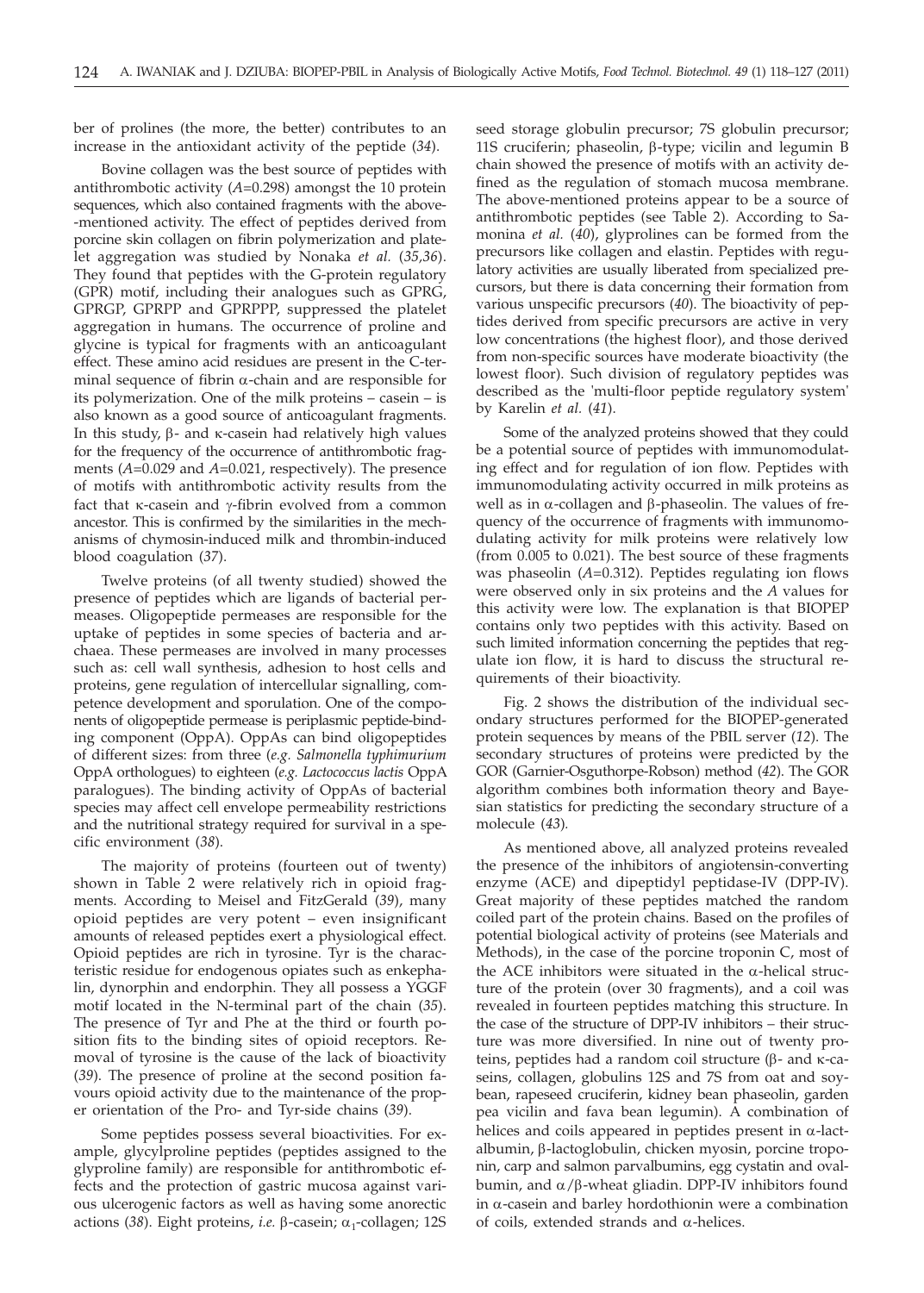Almost all protein sequences (see Table 2), excluding  $\beta$ -casein and  $\beta$ -parvalbumin, can be regarded as a potential source of fragments activating ubiquitin-mediated proteolysis. They were located in the parts of the protein chains containing  $\alpha$ -helix, random coils and extended strands. The frequency of the occurrence of fragments possessing this bioactivity (*A*) was from 0.005 for a-casein to 0.018 for fava bean legumin. The value of *<sup>A</sup>* calculated for specific bioactivity depends on the number of peptides gathered in the BIOPEP database (the smaller number of peptides, the lower the value of *A*). BIOPEP database contains only three peptides that are responsible for the activation of ubiquitin-mediated proteolysis (RA, LA, WA) and that may explain the relatively small values of frequency of the occurrence of fragments with the above-mentioned activity. The existence of a small number of these peptides in the proteins, as well as their random occurrence in them (from one to a maximum of three in the whole protein chain) does not provide any clues as to which type of the peptide structure might be responsible for the activation of ubiquitin- -mediated proteolysis (due to the 'coincidental' locations of the peptides in different structures of the protein chains). The same line of reasoning could be applied to all proteins found as precursors of peptides defined as bacterial permease ligands (three of them in the BIOPEP; their sequences are: KK, KKK, KKKA), regulators of ion flow (two peptides in BIOPEP: DY and TSLYR), and regulators of phosphoinositole mechanism (five peptides in BIO-PEP: GFW, GFL, LGY, GLY and GLF) (*16*).

Different types of structures were found in fragments with opioid and antibacterial activities, or with mechanisms of ion flow and phosphoinositole regulation. In the case of opioid and antibacterial effects of peptides present in some of the analyzed proteins, their number in BIOPEP was high enough (158 and 419, respectively) to discuss the structure and bioactivity relationship. However, some of them were built up from *e.g.* 17 (YGGFL-RARKSARKLANQ) to 34 amino acid residues (GICAC-RRRFCPNSERFSGYCRVNGARYVRCCSRR) or occurred as C-terminal amides, which presented an obstacle in matching the protein sequence for identification according to the profile of the potential biological activity of the protein (*16,20*).

The information obtained from BIOPEP using PBIL concerning the bioactivities of peptides related to particular secondary structures of the proteins is summarized in Table 3. Peptides which represent one activity were first summarized and then put in three groups occupying one of the three secondary structures. The mean percentages of peptides matching the individual secondary structure were then calculated for all peptide activities.

Some of the biopeptides completely matched the random coil parts of the precursor protein chain (Table 3). These fragments represented the following activities: antiamnestic, antithrombotic, coeliac-toxic, responsible for the action of stomach mucosa membrane, chemotactic, neuropeptide, stimulating production of  $\gamma$ -interferon, involved in the smooth muscle contraction and embryotoxic activities. Fragments representing the last five activities appeared in one or a maximum of two proteins and the maximum number of peptides present in these proteins ranged from one to three. Coeliac-toxic peptides were idenTable 3. The level of structural matching of peptides calculated for all activities of the analyzed proteins

| Activity                                            | Level of structural<br>matching of peptides/% |                           |            | Total<br>number |
|-----------------------------------------------------|-----------------------------------------------|---------------------------|------------|-----------------|
|                                                     | Helix                                         | Extended-Random<br>strand | coil       | of<br>peptides  |
| <b>ACE</b> inhibitor                                | 19.58                                         | 2.78                      | 77.64      | 1700            |
| (antihypertensive)                                  | $(333*)$                                      | (5)                       | (1362)     |                 |
| Activation of ubiquitin-                            | 76.19                                         | 19.04                     | 4.41       | 63              |
| mediated proteolysis                                | (48)                                          | (12)                      | (3)        |                 |
| Antiamnestic                                        | 0                                             | 0                         | 100        | 232             |
|                                                     | $(-)$                                         | $(-)$                     | (232)      |                 |
| Antibacterial                                       | 40.00                                         | 20.00                     | 40.00      | 5               |
|                                                     | (2)                                           | (1)                       | (2)        |                 |
| Antioxidative                                       | 51.85                                         | 7.41                      | 40.74      | 27              |
|                                                     | (14)                                          | (2)                       | (11)       |                 |
| Antithrombotic                                      | $\boldsymbol{0}$                              | 0                         | 100        |                 |
|                                                     | $(-)$                                         | $(-)$                     | (258)      | 258             |
| Bacterial permease                                  | 53.85                                         | $\overline{0}$            | 46.15      | 13              |
| ligand                                              | (7)                                           | $(-)$                     | (6)        |                 |
| Coeliac-toxic                                       | $\overline{0}$                                | $\overline{0}$            | 100        | 64              |
|                                                     | $(-)$                                         | $(-)$                     | (64)       |                 |
| Chemotactic                                         | $\overline{0}$                                | $\boldsymbol{0}$          | 100        | 1               |
|                                                     | $(-)$                                         | $(-)$                     | (1)        |                 |
| Contraction of                                      | $\overline{0}$                                | $\overline{0}$            | 100        | 2               |
| smooth muscle                                       | $(-)$                                         | $(-)$                     | (2)        |                 |
| Embryotoxic                                         | $\overline{0}$                                | $\theta$                  | 100        | 2               |
|                                                     | $(-)$                                         | $(-)$                     | (2)        |                 |
| lmmuno-                                             | $\theta$                                      | 9.10                      | 90.90      | 11              |
| modulation                                          | $(-)$                                         | (1)                       | (10)       |                 |
| Inhibition of dipep-                                | 9.01                                          | 0.81                      | 90.18      | 499             |
| tidyl peptidase-IV                                  | (45)                                          | (40)                      | (414)      |                 |
| Neuropeptide                                        | $\overline{0}$                                | $\overline{0}$            | 100        | 1               |
|                                                     | $(-)$                                         | $(-)$                     | (1)        |                 |
| Opioid                                              | 30.30                                         | 6.07                      | 63.63      | 33              |
|                                                     | (10)                                          | (2)                       | (21)       |                 |
| Regulation of a                                     | $\theta$                                      | 0                         | 100        |                 |
| stomach mucosal                                     | $(-)$                                         | $(-)$                     | (229)      | 229             |
| membrane activity                                   |                                               |                           |            |                 |
| Regulation of ion flow                              | 33.33                                         | 16.67                     | 50.00      | 6               |
|                                                     | (2)                                           | (1)                       | (3)        | 3               |
| Regulation of phospho-<br>inositole mechanism       | 33.33                                         | 33.33                     | 33.33      |                 |
|                                                     | (1)                                           | (1)                       | (1)        |                 |
| Stimulation of $\gamma$ -inter-<br>feron production | $\boldsymbol{0}$<br>$(-)$                     | 0<br>$(-)$                | 100<br>(3) | 3               |
|                                                     |                                               |                           |            |                 |

\*number of peptides found in the particular structure of the protein chain

tified only in  $\alpha/\beta$ -wheat gliadin precursor (over sixty of them). Although coeliac-toxic peptides are relatively long, they possess some common motifs such as proline and glutamine – amino acids that are repetitive in the whole protein sequence and are mostly located in the coiled structure of wheat gliadin. Antiamnestic, antithrombotic and immunomodulating fragments which fully matched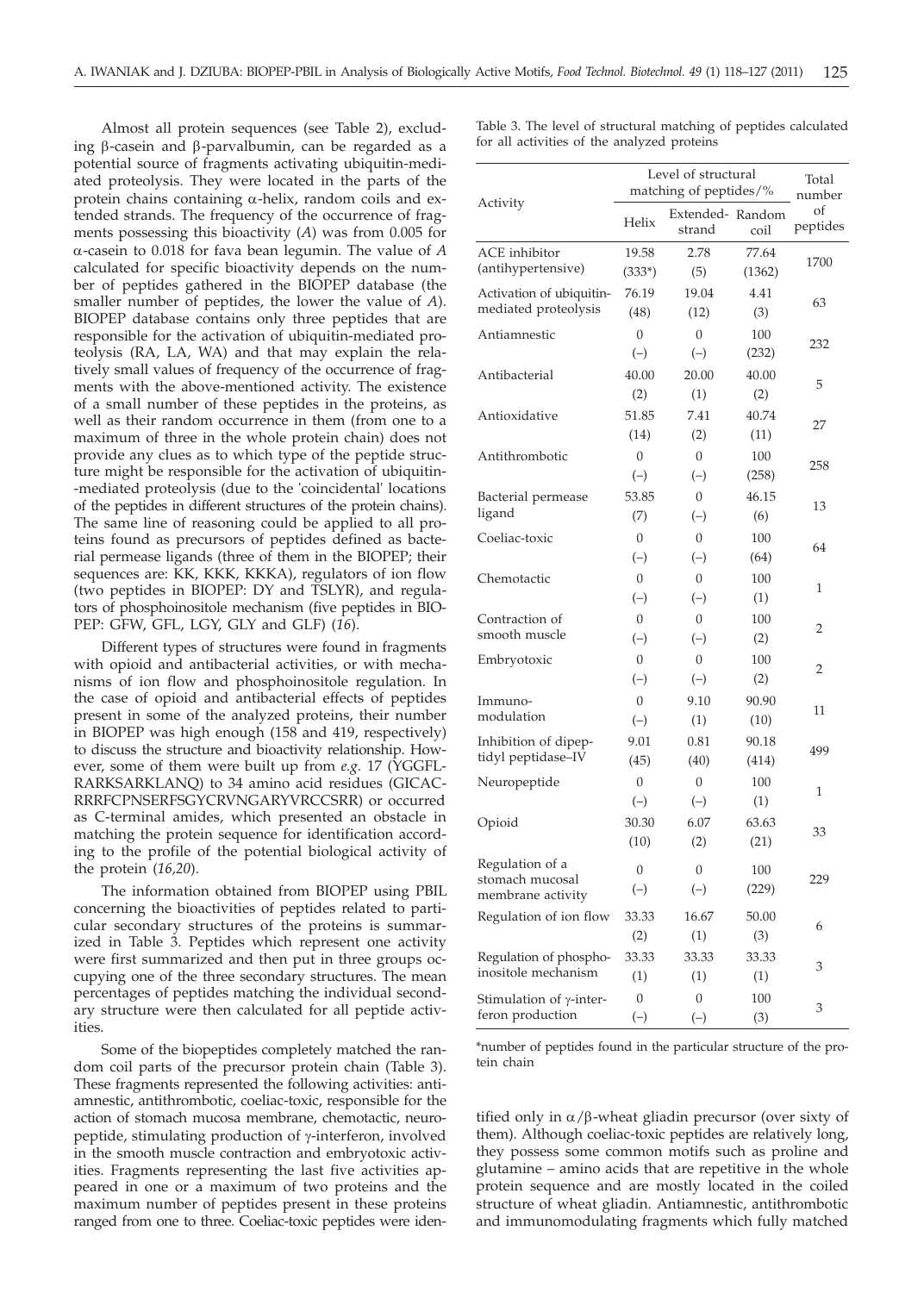the coiled structure were relatively short with repetitive prolines and glycines. This suggests the probability of their frequent occurrence in the appropriate protein structure. This rule can be applied to ACE and DPP-IV inhibitory activity (1700 and 499 of peptides in total, respectively, were random-coil dominated).

When discussing the secondary structures of fragments with specific activity, particular attention should be paid to the length of the peptide chain. Many of bioactive peptides are short sequences (di- or tripeptides) (*25*). Knowing the fact that one of the major secondary structures of proteins,  $\alpha$ -helix, requires 3.6 amino acids per one turn of a helical chain (*44*), it should be noted that defining the structure matching the short peptides means locating them in a longer fragment possessing a particular structure or at the border of fragment matching different structures. However, an analysis of the structure of bioactive motifs by means of BIOPEP combined with PBIL can be a useful strategy to look for some structural requirements determining the bioactivity of peptide(s).

To conclude, a structural analysis of peptides representing a variety of bioactivities showed that bioactive motifs mostly occupy random coil or helical parts of the protein chain. Some of the peptides matched a combination of coil and helix structures. These peptides were rich in proline or aromatic residues, which also seems to be crucial in the context of the structure-activity relationship of peptides.

### **Conclusions**

The BIOPEP and Pôle Bioinformatique Lyonnais analysis tools provide valuable data on food protein precursors as a source of bioactive peptides combined with the structural aspects of bioactivities encrypted in proteins. The most recent analysis of food proteins has found that they could be a source of peptides affecting neural diseases (*e.g.* ubiquitin-mediated proteolysis peptides). This could be significant in terms of the relations between the diet and the health of potential patients. The structure- -bioactivity relationship of peptides analyzed *via* the method involving the BIOPEP-Pôle Bioinformatique Lyonnais server showed that in order to be bioactive, it is essential for peptides to assume the position of a coil (or a combination of coil and  $\alpha$ -helix) in the sequence of their protein precursors. However, it should be noted that the number of peptides in the data resources (databases), the length of the peptide chain and the repeatability of the occurrence of characteristic motifs (*i.e.* amino acids), both in the peptide and in the protein, affect the accuracy of studies of the bioactivity of molecules.

## *Acknowledgements*

This study was supported by project no 528-0712- -0809, State Committee for Scientific Research, Poland.

## **References**

- *1.* H. Meisel, Food-derived bioactive proteins and peptides as potential components of nutraceuticals, *Curr. Pharm. Design, 13* (2007) 771–772.
- *2.* A. Iwaniak, J. Dziuba, Animal and plant proteins as precursors of peptides with ACE inhibitory activity – An *in*

*silico* stategy of protein evaluation, *Food Technol. Biotechnol. 47* (2009) 441–449.

- *3.* P. Minkiewicz, J. Dziuba, M. Darewicz, A. Iwaniak, M. Dziuba, D. Nałęcz, Food peptidomics, Food Technol. Biotechnol. *46* (2008) 1–10.
- *4.* R. Apweiler, Functional information in SWISS-PROT: The basis for large-scale characterisation of protein sequences, *Brief. Bioinform. 2* (2001) 9–18.
- *5.* A.J. Reid, C. Yeats, C.A. Orengo, Methods of remote homology detection can be combined to increase coverage by 10 % in the midnight zone, *Bioinformatics, 23* (2007) 2353–2360.
- *6.* P. Bork, C.A. Orengo, Sequences and topology: Genes and structures in context, *Curr. Opin. Struct. Biol. 14* (2004) 261– 263.
- *7.* M.J. Blythe, I.A. Doytchinova, D.R. Flower, JenPep: A database of quantitative functional peptide data for immunology, *Bioinformatics, 18* (2007) 434–439.
- *8.* A.D. Baxevanis, B.F.F. Ouellette: *Bioinformatics,* PWN, Warsaw, Poland (2004) p. 1 (in Polish).
- *9.* M. Karelson: Empirical Molecular Descriptors. In: *Molecular Descriptors in QSAR/QSPR,* M. Karelson (Ed.), Wiley- -Interscience, New York, NY, USA (2000) pp. 13–19.
- *10.* R. Todeschini, V. Consonni: QSAR/QSPR Modeling. In: *Molecular Descriptors for Chemoinformatics. Vol. I: Alphabetical Listing,* R. Todeschini, V. Consonni (Eds.), Wiley-VCH Verlag GmbH, Weinheim, Germany (2006) p. XXIX.
- *11.* O. Mekenyan, Dynamic QSAR techniques: Applications in drug design and toxicology*, Curr. Pharm. Design, 8* (2002) 1605–1621.
- *12.* A.H. Pripp, R. Sørensen, L. Stepaniak, T. Sørhaug, Relationship between proteolysis and angiotensin-I–converting enzyme inhibition in different cheeses, *LWT-Food Sci. Technol. 39* (2006) 677–683.
- *13.* A.H. Pripp, Y. Ardö, Modelling relationship between angiotensin-(I)-converting enzyme inhibition and the bitter taste of peptides, *Food Chem. 102* (2007) 880–888.
- *14.* A. Iwaniak, J. Dziuba, M. Niklewicz, The BIOPEP database – A tool for the *in silico* method of classification of food proteins as the source of peptides with antihypertensive activity, *Acta Aliment. 34* (2005) 417–425.
- *15.* J. Dziuba, A. Iwaniak: Database of Protein and Bioactive Peptide Sequences. In: *Nutraceutical Proteins and Peptides in Health and Disease*, Y. Mine, F. Shahidi (Eds.), CRC Press, Boca Raton, FL, USA (2006) pp. 543–564.
- *16.* J. Dziuba, A. Iwaniak, M. Niklewicz, Database of protein and bioactive peptide sequences – BIOPEP (2003) (*http:// www.uwm.edu.pl/biochemia*).
- *17.* F. Shahidi, Y. Zhong, Bioactive peptides, *J. AOAC Int. 91* (2008) 914–931.
- *18.* P. Minkiewicz, J. Dziuba, A. Iwaniak, M. Dziuba, M. Darewicz, BIOPEP database and other programs processing bioactive peptide sequences, *J. AOAC Int. 91* (2008) 965– 980.
- *19.* J. Dziuba, A. Iwaniak, P. Minkiewicz, Computer-aided characteristics of proteins as potential precursors of bioactive peptides, *Polimery, 48* (2003) 50–53.
- *20.* Pôle Bioinformatique Lyonnais (PBIL) server (*http://pbil. univ-lyon1.fr/*).
- *21.* G. Perrière, C. Combet, S. Penel, C. Blanchet, J. Thioulouse, C. Geourjon, J. Grassot, C. Charavay, M. Gouy, L. Duret, G. Deléage, Integrated databanks access and sequence/ structure analysis services at the PBIL, *Nucl. Acids. Res. 31* (2003) 3393–3399.
- *22.* M. Dziuba, J. Dziuba, A. Iwaniak, Bioinformatics-aided characteristics of the structural motifs of selected potentially celiac-toxic proteins of cereals and leguminous plants, *Pol. J. Food Nutr. Sci. 57* (2007) 405–414.